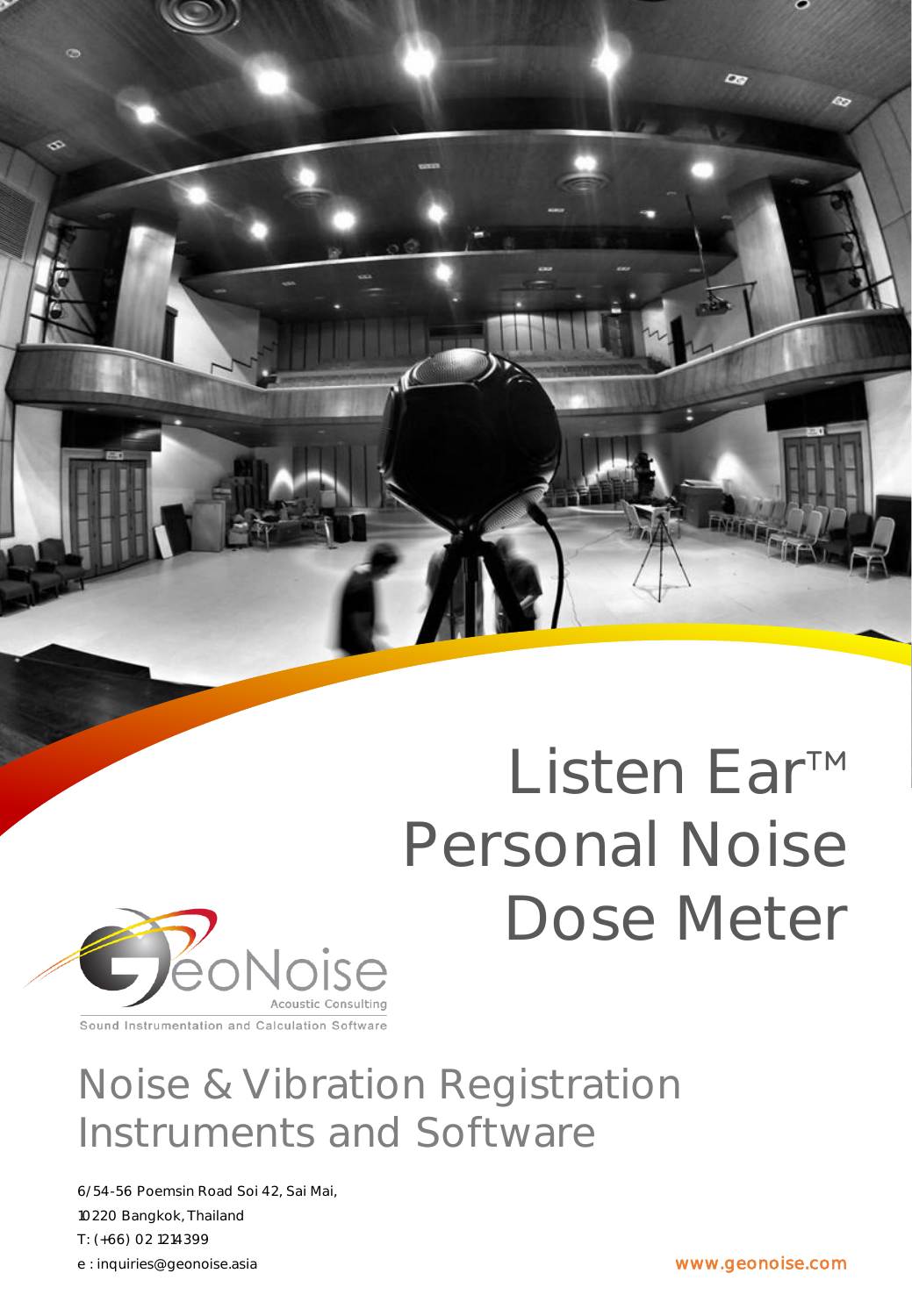

# LOW COST, PROFESSIONAL NOISE DOSE METER

Compact Light Design Easy Mounting in Hearing Zone Long Life Rechargeable Battery

• (up to160 hours / 4 Working Weeks)

# Time History Data Logging

- (10s-10min Data Recording Intervals)
- Download to PC via USB Cable
- Real Time Data via Bluetooth to FREE Android App



# Full Noise Dosimeter Functions:-

- Fast & Slow Time Weighting
- A,C,& Z Frequency Weightings
- Equivalent Continuous Noise Dose (LEQ)
- Noise Exposure over 8 Hours (LEX8h)
- Current Dose Projected Dose at 8 hrs

Temperature & Humidity Readings Complies with IEC61672-1, IEC 61252 Visual 2 Tier Alarm Setting Optional External Microphone AND UNIQUELY FEATURING:-

- Anti Knock, Movement and Orientation Monitoring
- Ability to Pre-Program with Ear Defender SNR



# ON-SCREEN VIEWS Values



www.geonoise.com